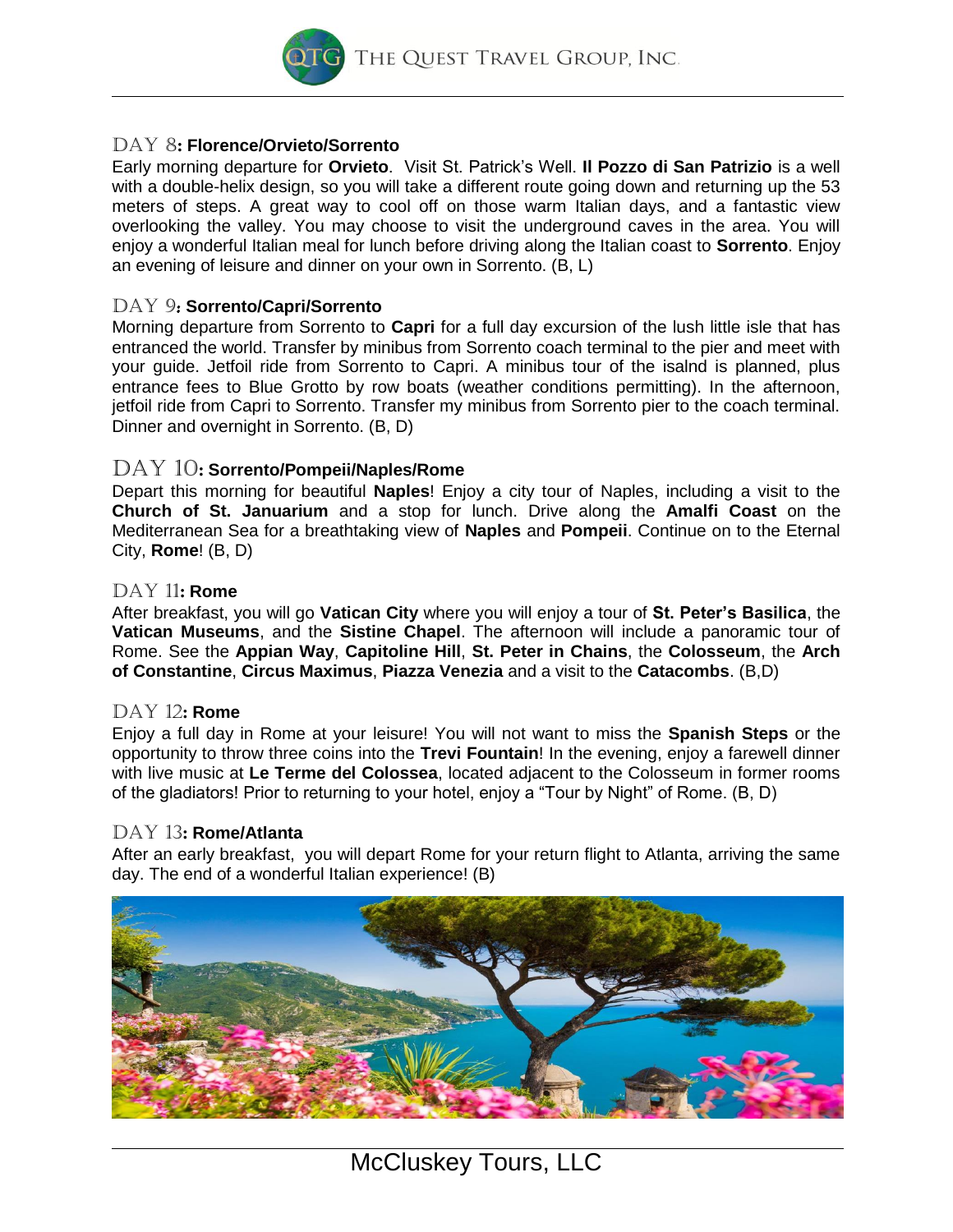

THE QUEST TRAVEL GROUP, INC.

# GRAND TOUR OF Italy

13 Days: November 2-14, 2018

**VISITING** 

Milan • Lake Como • Verona • Venice • Ravenna Florence • Pisa • San Gimignano • Siena Orvieto • Sorrento • Capri • Pompeii Naples • Rome

HOSTED BY

Jay and Michelle McCluskey Jim and Lib McCluskey Ann McCluskey Vandergriff

*[www.italy2018.shutterfly.com](http://www.ireland2017.shutterfly.com/)*

## \$4195 from Atlanta

*(All-inclusive: air/land tour, government taxes/airline surcharge, excursions and gratuities)*



*McCluskey Tours, LLC*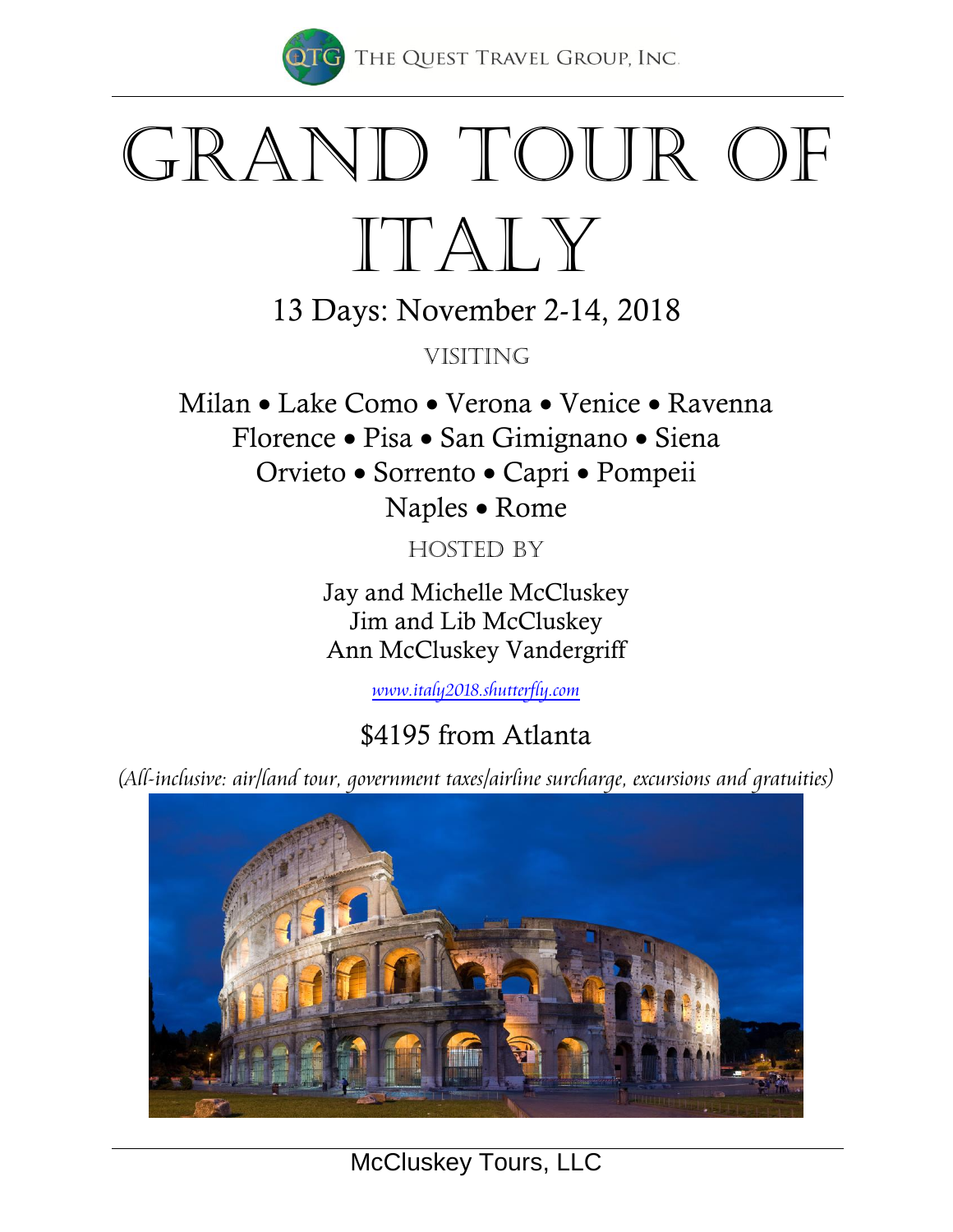

## *Dear Friends,*

*We are thrilled to invite you to join us in November of 2018 for our Grand Tour of Italy. Our arrangements feature many of the places that make Italy one of the most desirable destinations in the world. Look at the itinerary in this brochure and you will see that this is an experience you will not want to miss. Notice that our tour includes the unique thrill of visiting Italy from the Lake District at the foot of the Italian Alps in the north, through Tuscany in the heart of Italy, along the stunning Amalfi Coast in the south, and ending in Rome!*

*We are pleased to offer this tour for a cost of \$4,195 from Atlanta. This all-inclusive price covers both roundtrip airfare (including current government taxes and airline fuel surcharges) and ground expenses while in Italy. You will only need additional funds for a limited number of meals, souvenirs, and incidental personal expenses.*

*It is our privilege and joy to lead groups all over the world, including Europe, Israel, Hawaii, South America, and many other destinations. We are partnering with The Quest Travel Group to make our arrangements. The Quest Travel Group has provided travelers with the highest quality vacations around the world for 40 years. You can be confident that everything will be in good order for a fulfilling, inspirational, and memorable experience.* 

*November 2018 will be here quickly. Make plans NOW to take your place with us. Space is limited and reservations will be received on a first-come first-served basis. Simply complete the reservation form and forward your deposit to secure your place on this tour. Do not miss out on this opportunity to experience the joy of Italy* 

*Jay and Michelle McCluskey Ann McCluskey Vandergriff Jim and Lib McCluskey*





## TOUR FEATURES

- **Round trip airfare from Atlanta**
- **Sightseeing by luxury coach**
- **Professional driver/English speaking guide**
- **11 nights in superior four-star hotels**
- **Full breakfast daily (B)**
- **8 dinners (D) including** *Le Terme del Colosseo* **farewell dinner • 1 Traditional Italian Lunch in Tuscany (L)**
- **Venetian gondola ride (weather permitting)**
- **Panoramic tours of Milan, the Amalfi Coast, and Rome**
- **City tours of Venice, Florence, Siena and Naples with local guides**
- **Jetfoil ride to the Isle of Capri**
- **Minibus tour of Capri**
- **Entrance to the** *Blue Grotto of Capri* **via rowboat (weather permitting)**
- **Admission fees and gratuities for all excursions and historic sites of interest**
- **Headsets for walking tours**
- **Luggage tags**
- **Tour cost includes all local taxes, fuel surcharge (\$439), hotel service charges, porterage for one suitcase per person, and all gratuities**

#### **Deposit: \$300 due with registration Second payment: 50% of balance due June 5, 2018 Final payment due August 19, 2018**

Rates based on double occupancy. The airline tax and fuel surcharge (\$439) is based on present currency exchange rate, and is subject to change up to 30 days prior to departure. Each tour member must hold a US passport that is valid up to 6 months after the scheduled return (June 30, 2019).